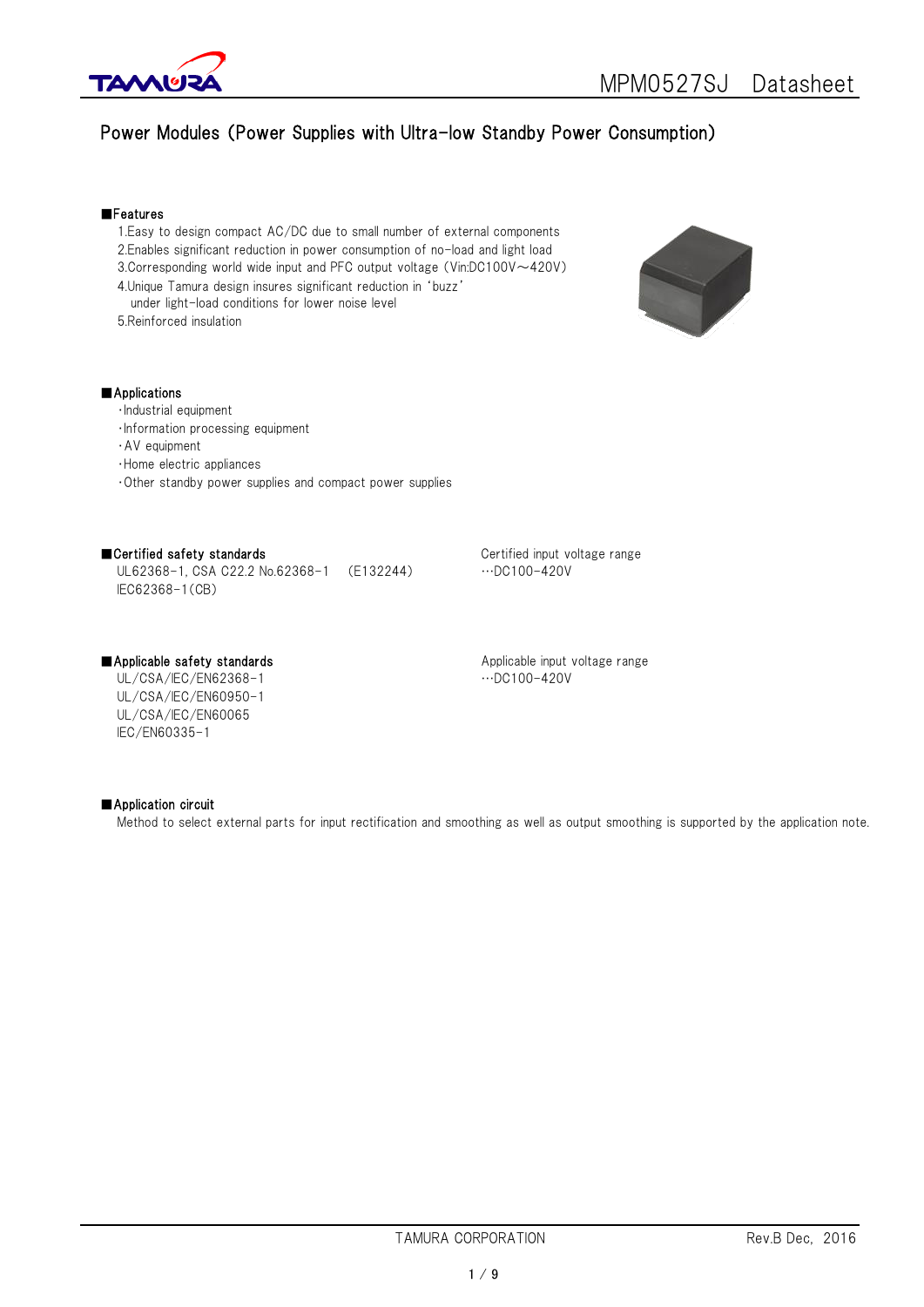

#### ■Input-output condition

| Item                                         | Specification       | Conditions Note                                     |
|----------------------------------------------|---------------------|-----------------------------------------------------|
| Input voltage range                          | $DC100V \sim 420V$  | Average voltage                                     |
|                                              | $(DC50V \sim 420V)$ | (Refer to the lnput voltage derating curve)         |
| Maximum input voltage                        | 420V or less        | Including peak value                                |
| Input ripple voltage lower limit 75V or more |                     | Ripple voltage of the AC input rectified            |
| Rated input voltage                          | DC140V, DC340V      |                                                     |
| Rated output voltage                         | 5V                  |                                                     |
| Rated load current                           | 2.7A                |                                                     |
| Maximum peak load current                    | 4.0A                | 5s or less, Duty 30%. Average current 2.7A or less. |

#### ■Electrical specification Ta=25℃

| Item                     | Specification         | Conditions · Note                           |
|--------------------------|-----------------------|---------------------------------------------|
| Efficiency               | 75% or more (82% TYP) | Rated input voltage<br>Rated output current |
| Output voltage tolerance | $\pm$ 5%              |                                             |
| Line regulation          | 50mV or less          | Input voltage DC100V~420V                   |
| Load regulation          | 100mV or less         | Output current $0 \sim$ rated output crrent |
| No-load power            | 50mW or less          | Rated input voltage                         |
| Ripple                   | 60mVp-p or less       | Rated input voltage                         |
| Ripple noise             | 100mVp-p or less      | Rated output current                        |

Measurement circuit



- 
- W1 : Power meter WT210 (YOKOGAWA) C103 : CD65ZU2GA681M (TDK)
- 
- 
- 
- LM1: Ripple noize meter RM-103(KG) C203 : 10ZLG680M (RUBYCON)
- E1 : DC power supply example that the C102 : 450BXW82M (RUBYCON) RL1: Electronic load C104 : CD65ZU2GA681M (TDK) V1 : Voltmeter Class 0.5 C201 : 10ZLG2200M (RUBYCON) P1 : Differential probe DP-100(KG) C202 : 10ZLG2200M (RUBYCON) L201: PC8Z-1R0N (KORIN)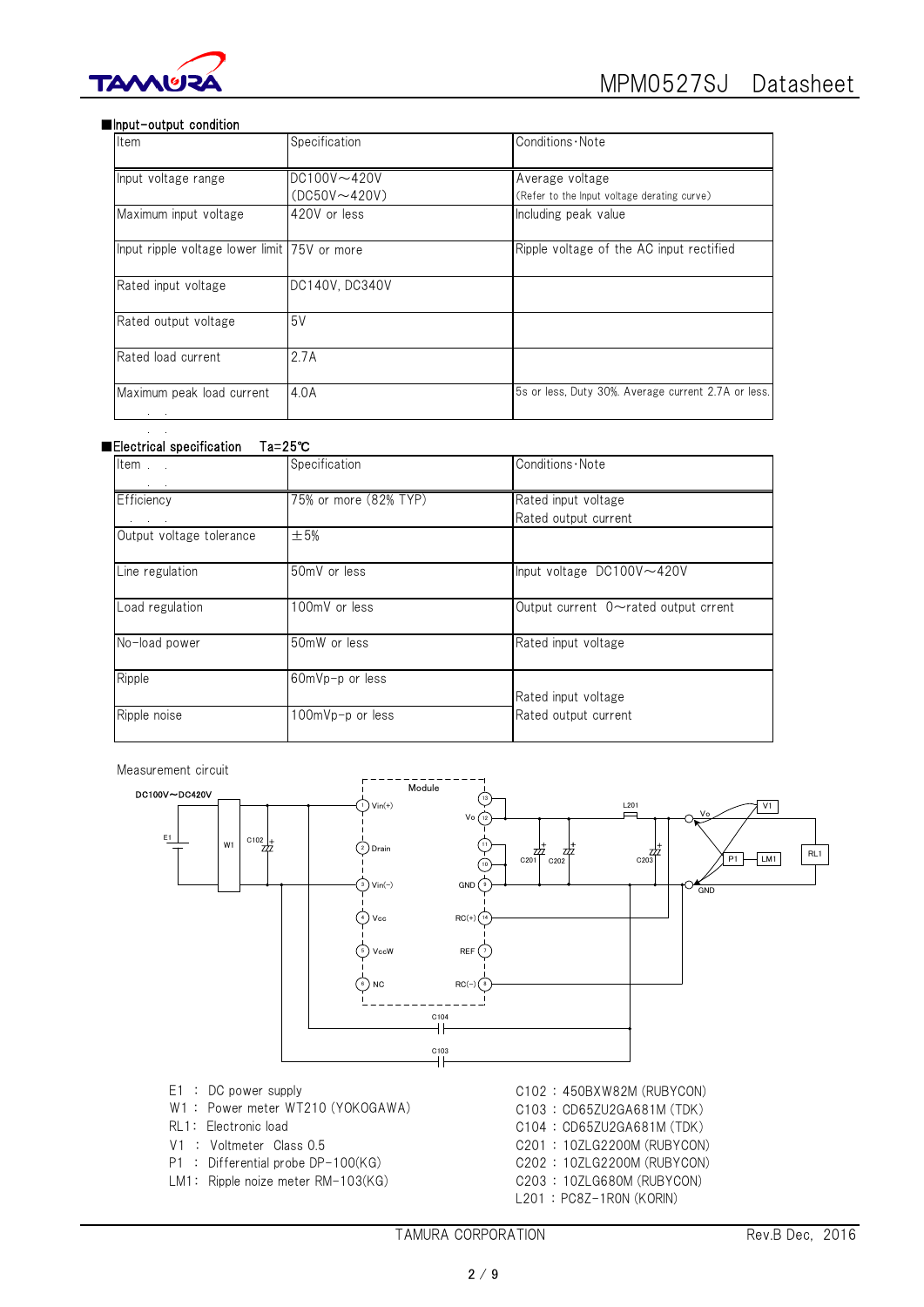

# ■Protection

| Item                   | Specification    | Conditions Note                                                                            |
|------------------------|------------------|--------------------------------------------------------------------------------------------|
| Overcurrent protection | $4.3A \sim 7.5A$ | Hiccup mode                                                                                |
| Overvoltage protection | $5.8V \sim 8.4V$ | Latch off                                                                                  |
| Overheat protection    |                  | Latch off<br>When overheating protection moved,<br>overvoltage sometimes occurs to output. |

#### ■Insulation

| Item                                              | Specification        | Conditions Note |
|---------------------------------------------------|----------------------|-----------------|
| Dielectric withstand voltage<br>(Between Pri-Sec) | AC3.75kV 1min        | Cutoff 5mA      |
| Insulation resistance<br>(Between Pri-Sec)        | $100M\Omega$ or more | <b>DC500V</b>   |

#### ■Environmental conditions

| Item                  | Specification                               | Conditions Note                                    |
|-----------------------|---------------------------------------------|----------------------------------------------------|
| Operating temperature | $-20^{\circ}$ C $\sim$ 80 $^{\circ}$ C      | Refer to the Ambient temperature<br>derating curve |
| Operating humidity    | $20\nthicksim95%$ RH<br>(No condensation)   |                                                    |
| Storage temperature   | $-25^\circ \text{C} \sim 85^\circ \text{C}$ |                                                    |
| Storage humidity      | $5 - 95%$ RH<br>(No condensation)           |                                                    |

### ■Ambient temperature derating curve ■Input voltage derating curve

temperature derating table. including the control of the control of the input voltage derating table.



Reduce the load current according to the following **Reduce the load current according to the following** 

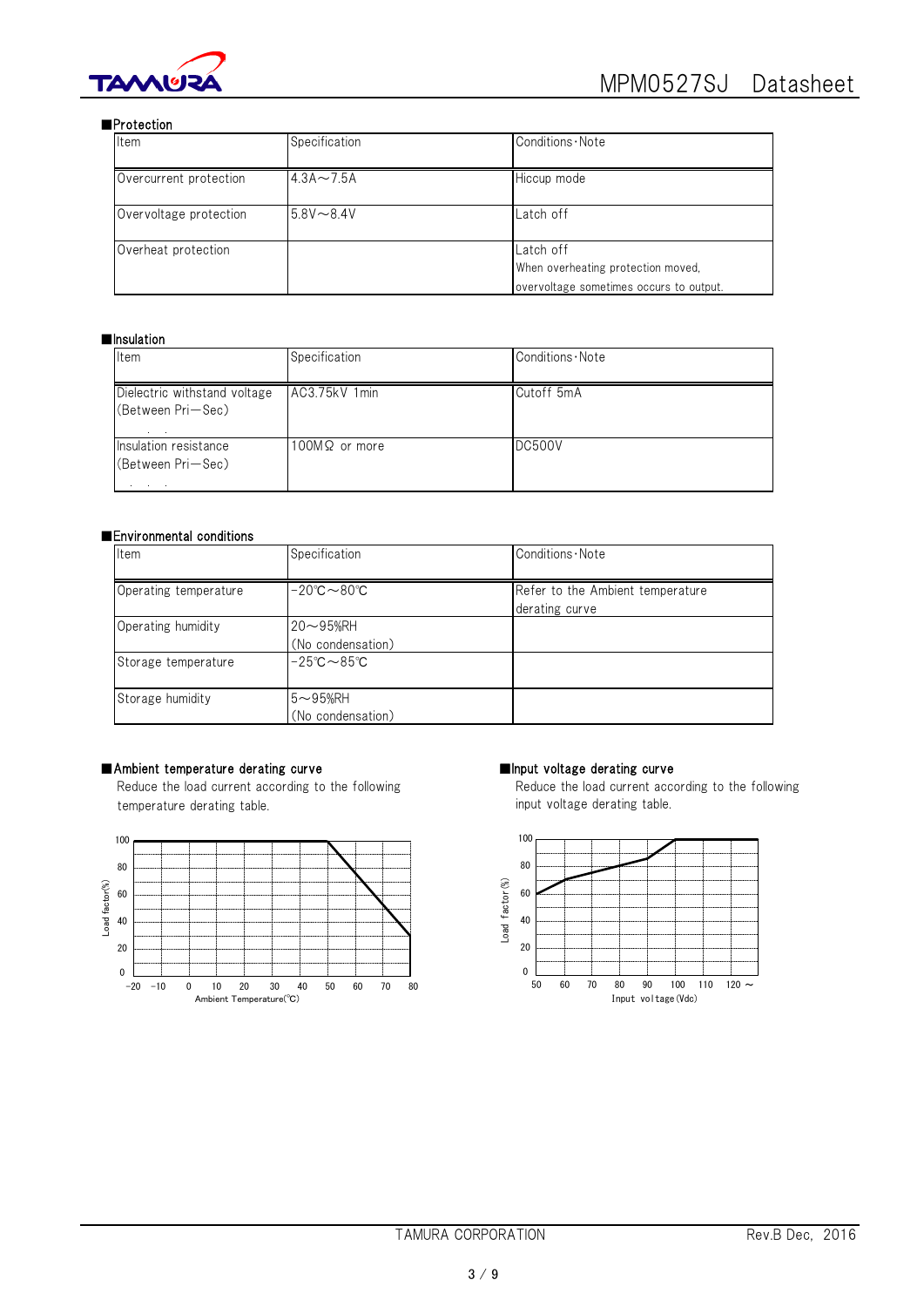

## ■Typical characteristics Ta=25℃



TAMURA CORPORATION Rev.B Dec, 2016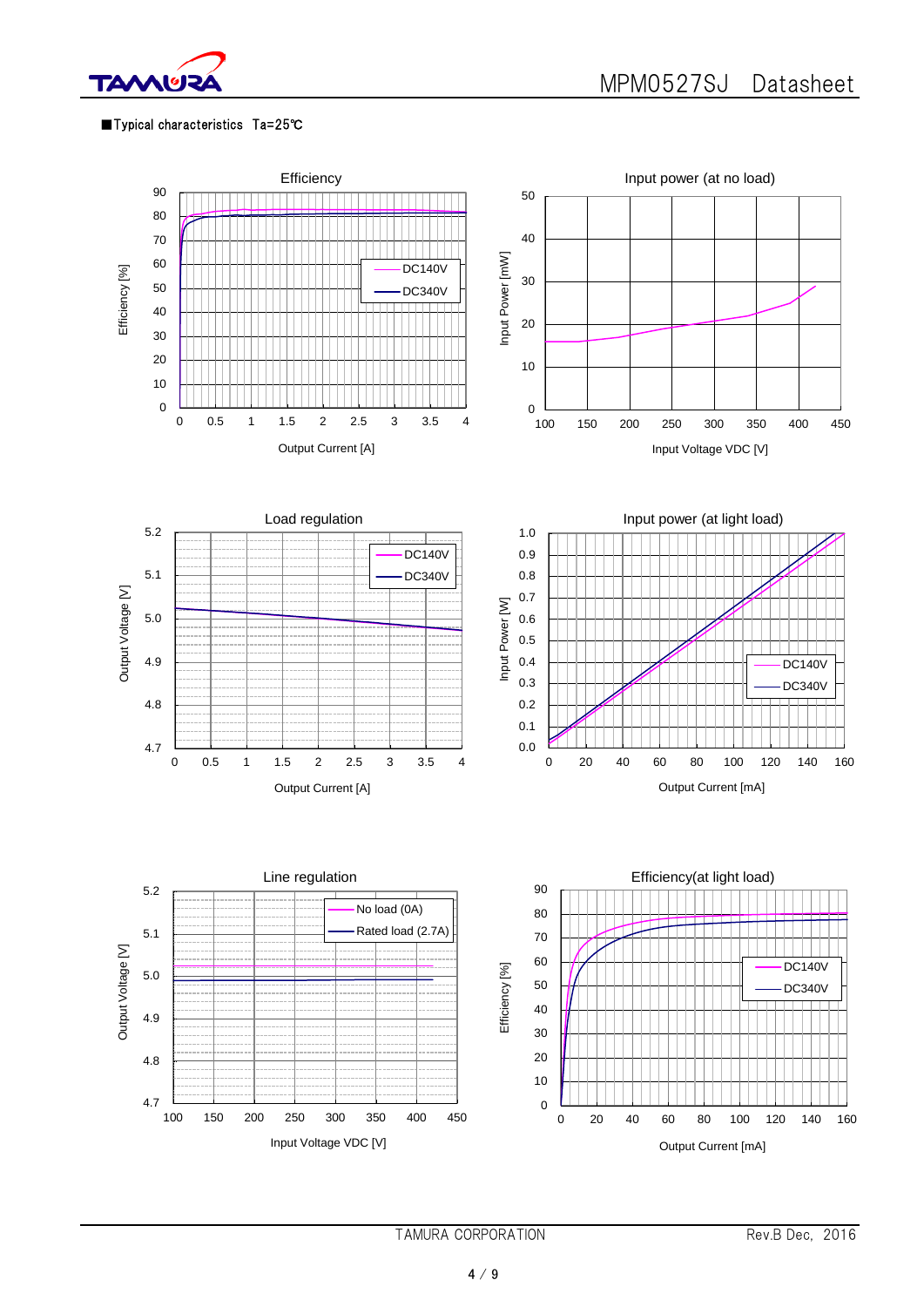

# ■Outline dimensional drawing





Note :1. The dimensional tolerance without directions is ± 0.5mm.

Unit:mm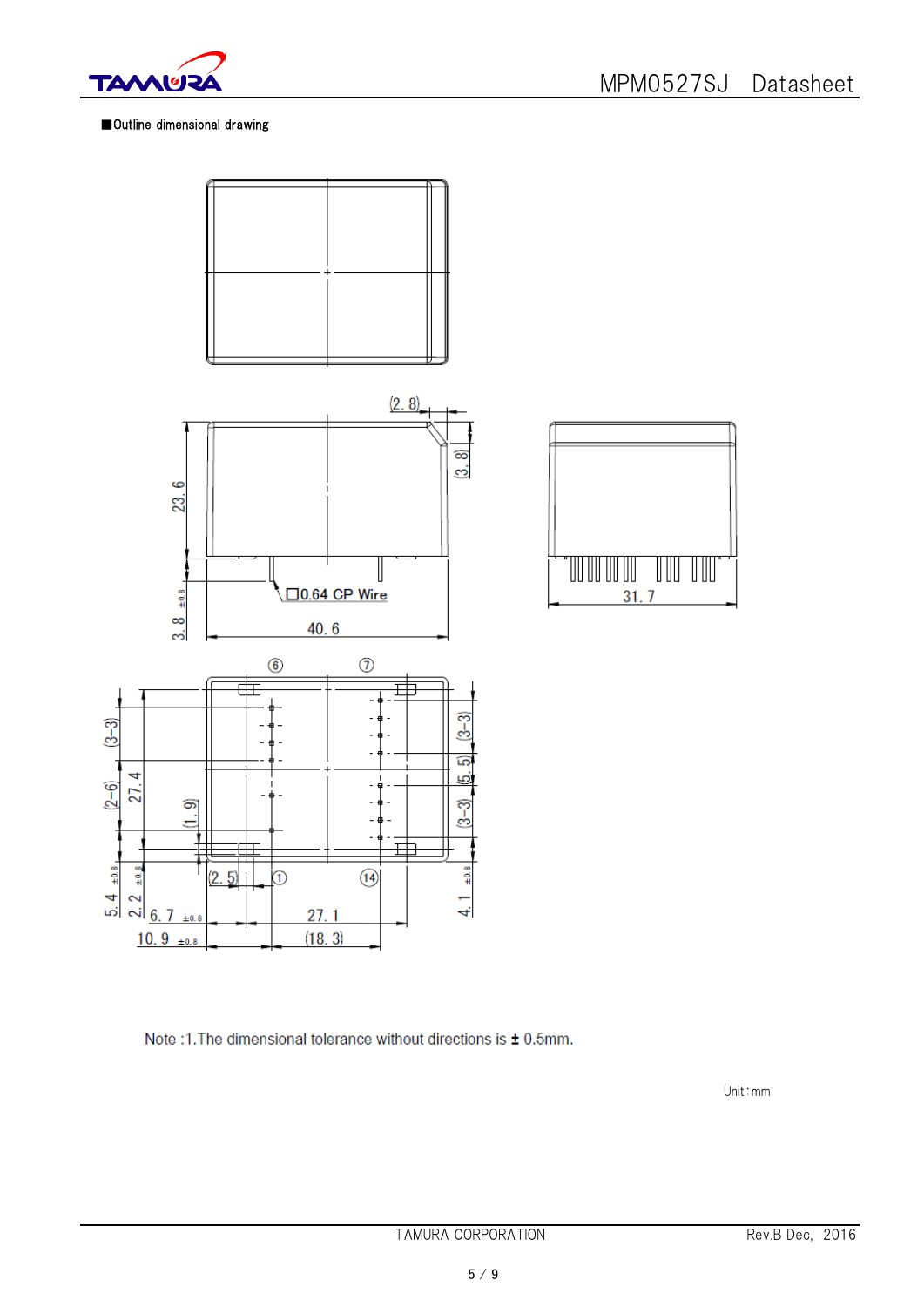

#### ■Recommended hole diameter and land size



 $\times$  The round pulling out figure is a pin numbering.

Unit:mm

# ■Terminal function and connection

| 12 г<br>г<br>- |  |
|----------------|--|
|                |  |

| Pin No.        | Name     | Explanation of terminals                                          |  |  |
|----------------|----------|-------------------------------------------------------------------|--|--|
|                | $Vin(+)$ | DC voltage input terminal (+)                                     |  |  |
| $\mathfrak{D}$ | Drain    | Terminal for noise adjustment                                     |  |  |
| 3              | $Vin(-)$ | DC voltage input terminal $(-)$                                   |  |  |
| $\overline{4}$ | Vcc      | Terminal for start-up time adjustment                             |  |  |
| 5              | VccW     | Auxiliary winding terminal<br>*Don't connect with other circuits. |  |  |
| 6              | N.C.     | *Don't connect with other circuits.<br>Unused terminal            |  |  |

#### Secondaries

| Pin No.          | Name       | Explanation of terminals              |
|------------------|------------|---------------------------------------|
| 7                | <b>REF</b> | Output voltage adjustment terminal    |
| 8                | $RC(-)$    | Output voltage detection terminal (-) |
| $\boldsymbol{9}$ | GND        | Output terminal (-)                   |
| 10               | GND        | Output terminal $(-)$                 |
| 11               | GND        | Output terminal $(-)$                 |
| 12               | Vo         | Output1 terminal (+)                  |
| 13               | Vo         | Output1 terminal (+)                  |
| 14               | $RC(+)$    | Output voltage detection terminal (+) |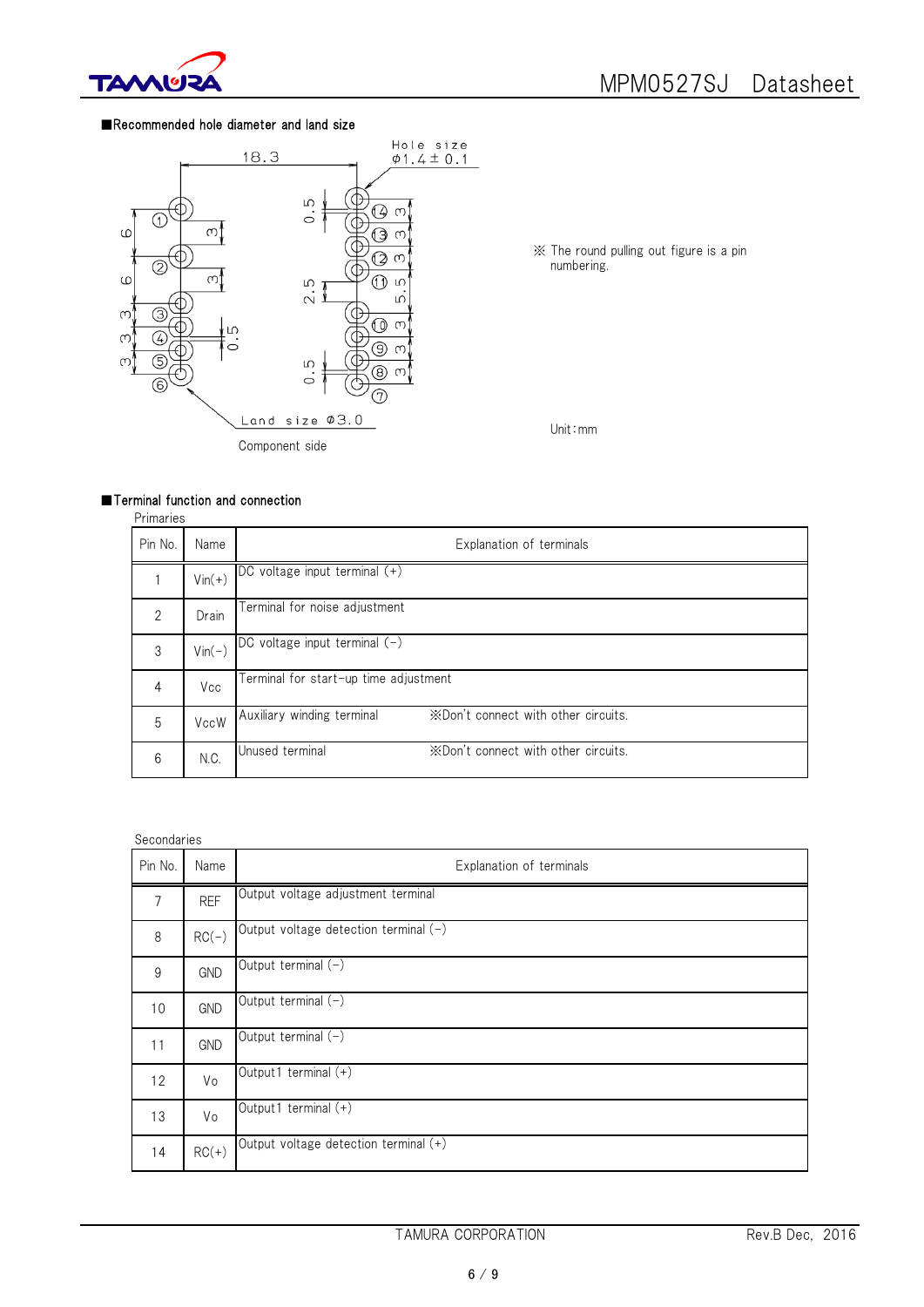



| Symbol           | Description | Part No.             | Manufacturer      |
|------------------|-------------|----------------------|-------------------|
| D101             | Diode       | D2SB60A              | <b>SHINDENGEN</b> |
|                  |             |                      |                   |
| L101             | Inductor    | LF-4Z-E193H          | <b>KORIN</b>      |
| L201             | Inductor    | PC8Z-1R0N            | <b>KORIN</b>      |
| L202             | Inductor    | $0 - 5127 - 15 - TM$ | <b>KORIN</b>      |
| C <sub>101</sub> | Capacitor   | LE104-MX             | OKAYA             |
| C <sub>102</sub> | Capacitor   | 450BXW82M            | <b>RUBYCON</b>    |
| C103             | Capacitor   | CD65ZU2GA681M        | <b>TDK</b>        |
| C104             | Capacitor   | CD65ZU2GA681M        | <b>TDK</b>        |
| C201             | Capacitor   | 10ZLG2200M           | <b>RUBYCON</b>    |
| C202             | Capacitor   | 10ZLG2200M           | <b>RUBYCON</b>    |
| C203             | Capacitor   | 10ZLG680M            | <b>RUBYCON</b>    |
|                  |             |                      |                   |
| F101             | Fuse        | FIH 250V 2.0A        | NIPPON-SEISEN     |
| <b>TH101</b>     | Thermistor  | SCK102R55AMIAY499    | <b>THINKING</b>   |

※Mount the fuse on the input Live side to ensure safety without fail. Recommended parts:FIH 250V 2.0A~3.15A / NIPPON-SEISEN

※Depend on the applying safety standard, please add the discharge resistance in paralell with C101.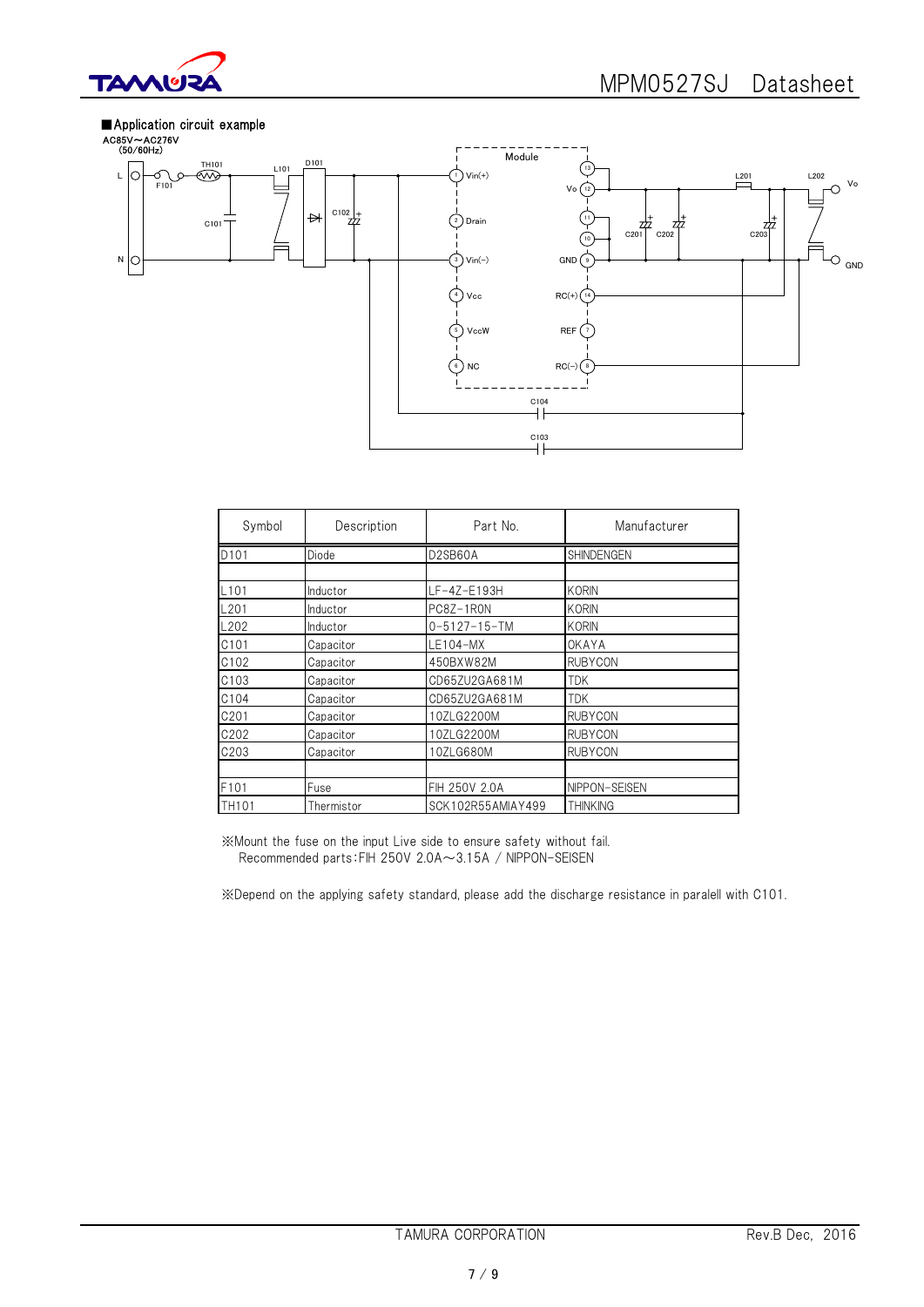

#### ■Usage cautions

● Always mount fuse on the Live side of input for ensuring safety because the fuse is not built-in the product. Please select the fuse considering conditions such as steady current, inrush current, and ambient temperature at your own responsibility.

※Recommended parts: FIH 250V 2.0A~3.15A / NIPPON-SEISEN When using a fuse having large rated current or high capacity input electrolytic condenser, by combining another converter and input line and input electrolytic condenser, fuse may not blow off in the case of abnormality. Do not combine high voltage line and fuse.

#### ■Important notice

- The content of this document is subject to change without prior notice for the purpose of improvements, etc. Ensure that you are in possession of the most up-to-date information when using this product.
- The operation examples and circuit examples shown in this document are for reference purposes only, and TAMURA Corporation disclaims all responsibility for any violations of industrial property rights, intellectual property rights and any other rights owned by TAMURA Corporation or third parties that these may entail.

● The circuit examples and part constants listed in this document are provided as reference for the verification of characteristics. You are to perform design, verification, and judgment at your own responsibility, taking into account the various conditions.

- TAMURA Corporation constantly strives to improve quality and reliability, but malfunction or failures are bound to occur with some probability in power products. To ensure that failures do not cause accidents resulting in injury or death, fire accidents, social damage, and so on, you are to thoroughly verify the safety of their designs in devices and/or systems, at your own responsibility.
- This product is intended for use in consumer electronics (electric home appliances, business equipment, Information equipment, communication terminal equipment, measuring devices, and so on.) If considering use of this product in equipment or devices that require high reliability (medical devices, transportation equipment, traffic signal control equipment, fire and crime prevention equipment, aeronautics and space devices, nuclear power control, fuel control, in-vehicle equipment, safety devices, and so on), please consult a TAMURA sales representative in advance. Do not use this product for such applications without written permission from TAMURA Corporation.
- This product is intended for use in environments where consumer electronics are commonly used. It is not designed for use in special environments such as listed below, and if such use is considered, you are to perform thorough safety and reliability checks at your own responsibility.
	- ・ Use in liquids such as water, oil, chemical solutions, or organic solvents, and use in locations where the product will be exposed to such liquids.
	- ・ Use that involves exposure to direct sunlight, outdoor exposure, or dusty conditions.
	- ・ Use in locations where corrosive gases such as salt air, C12, H2S, NH3, SO2, or NO2, are present.
	- ・ Use in environments with strong static electricity or electromagnetic radiation.
	- ・ Use that involves placing inflammable material next to the product.
	- Use of this product either sealed with a resin filling or coated with resin.
	- Use of water or a water soluble detergent for flux cleaning.
	- ・ Use in locations where condensation is liable to occur.
- This product is not designed to resist radiation.
- This product is not designed to be connected in parallel. Do not operate this product in a parallel, or N+1 redundant configuration.